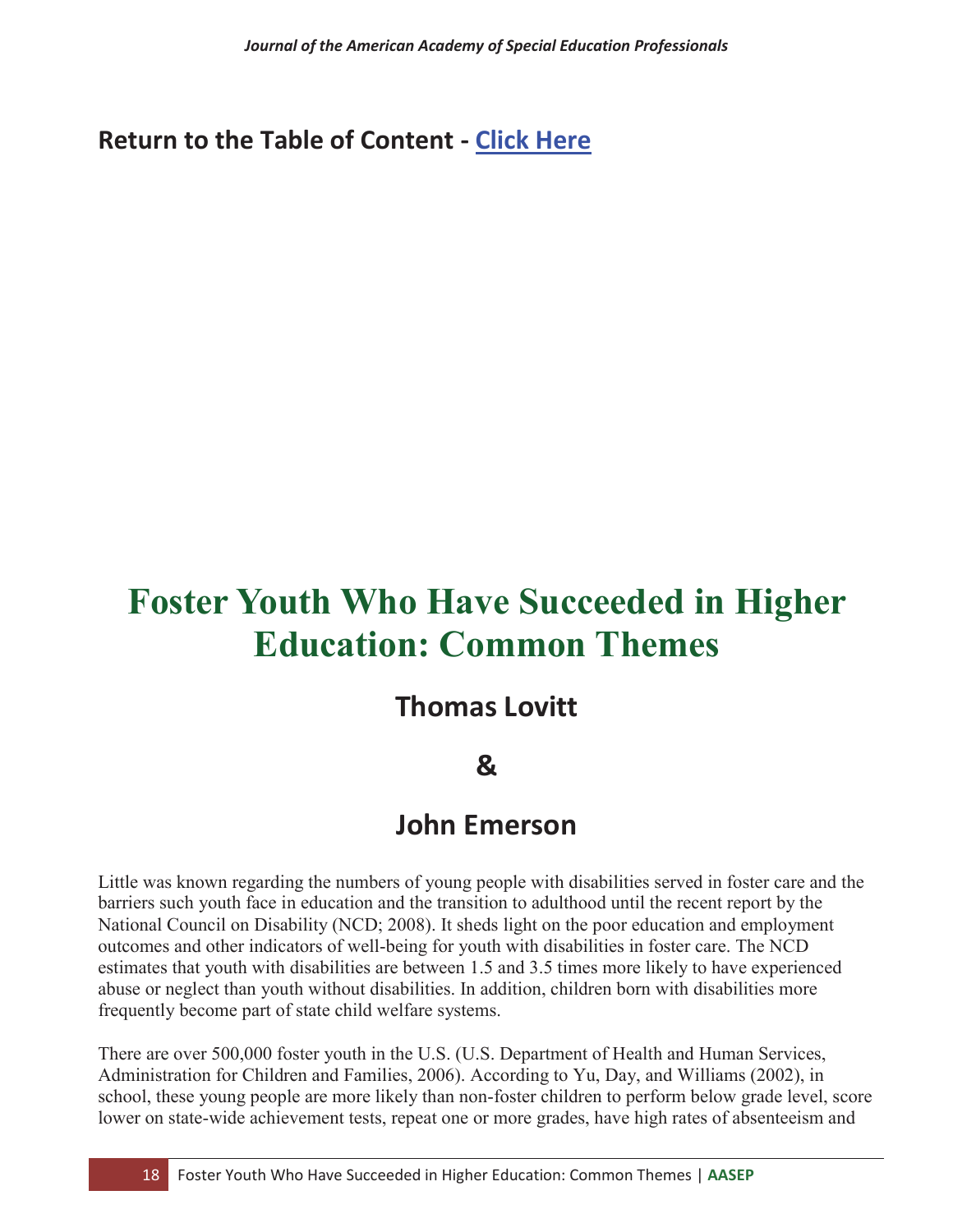tardiness, and drop out of school. About 20,000 young adults age out of state foster care systems annually (U.S. Department of Health and Human Services, Administration for Children and Families, 2006). Like many youth with disabilities, youth transitioning out of foster care tend to have very poor postsecondary education and training enrollment and completion outcomes (NCD, 2008). They are less likely to take college preparatory courses; have access to special programs, advanced placement courses, and extracurricular activities; and pursue postsecondary education. However, with 70% of youth in foster care reporting a strong desire to go to college (Martin, 2003), the barriers to college access and success facing these students need to be better understood and addressed by policymakers and practitioners alike.

All young people, including foster youth and youth with disabilities, can succeed academically given adequate support and advocacy from educators, professionals, and their caregivers. Casey Family Programs (www.casey.org), a Seattle-based national operating foundation that has served children, youth, and families in the child welfare system since 1966, interviewed eight former foster youth who recently graduated from college. With only about 3% of former foster youth earning a college degree (Pecora et al., 2005), these eight students had clearly beaten the odds. Their perspectives on going to college and obtaining a degree despite numerous barriers presents an opportunity learn how other young adults like them might be better supported. All were beneficiaries of the Casey Family Programs college scholarship program and supported by the Orphan Foundation of America (www.orphan.org). Of the eight students interviewed, five were female and three were male. Four were African American, two were Caucasian, one was Asian American, and one was Hispanic. All of them graduated from fouryear universities. During the course of conversations and correspondences with them, 15 major themes concerning college success and a general outlook on life emerged:

**1.** "*I've been in more than one foster home*." Most of the eight young adults had been placed in at least 4 or 5 situations; one had been in 20. Two of them were sent to group homes and family homes. This placement instability resulted in multiple school changes. These students entered foster care between the ages of 8 and 11 and, on average, were in the foster care system for 10 years. Two of the students had siblings who were placed with them temporarily; two students never lived with their brothers or sisters. Six students had been in their last foster situation for at least five years before going to college. Four of the eight had lived with a single mother for their last placement. Although none of the students reported that their foster situations were exemplary, they did view them as primarily positive experiences. Two young people even said that the foster system had saved their lives.

**2.** "*My family is important to me*." For the most part, these youth valued what family they had. Three students held out the hope that someday they would reunite, to some degree, with their biological parents. Among the top goals of one young woman was spending more time with her biological family, with whom she had lost contact when she was a teenager. Another young woman tried to maintain contact with her immediate family, "Even when they get on my nerves." One of the young men stated, "My family is very important to me. I didn't feel I had the right to be 10 hours away from them [to attend a college]." One of the eight would not talk about her half-brother; however, in the past few years she has become very close to her younger sister. Another said that her brothers and sister are more important to her than anything else.

**3.** "*I could count on someone*." One or two adults consistently supported these youth. For two students, the essential persons were their adoptive parents. For two others, it was an aunt: a biological aunt in one case and a foster aunt (the sister of the youth's foster mother) in the other. One young man identified his grandparents, with whom he was placed when his foster parents were killed, as having the most influence. One young woman could always count on an older cousin: "I go to her when I have a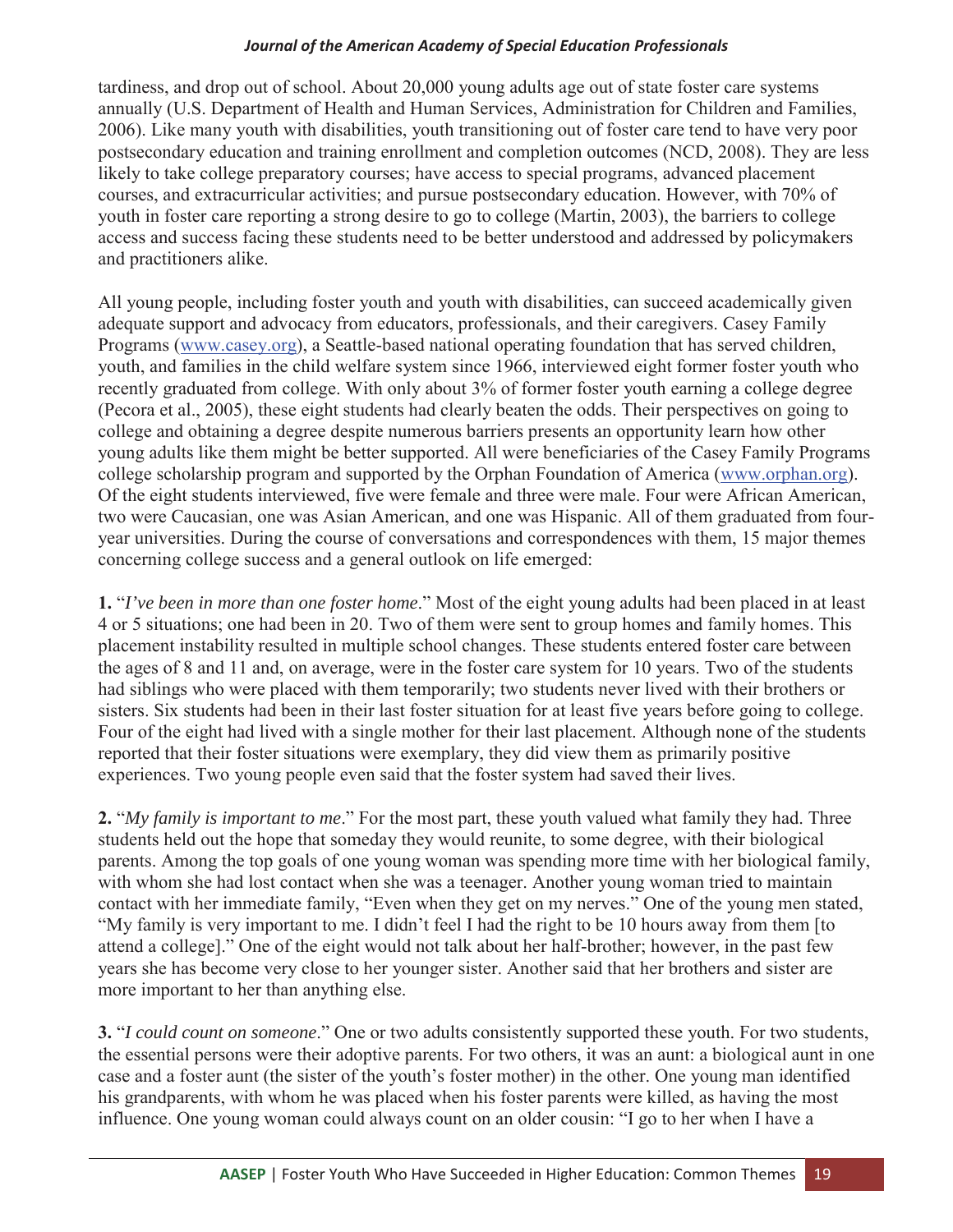problem." For yet another young woman, this "someone" was a group-home supervisor who encouraged her to attend college and supported her until she graduated. One young man said he depended on a coach.

**4.** "*I didn't know how to study or manage my time*." Although study skills and time management have been identified as keys to academic success, only two of the eight students appeared to have been provided with adequate instruction in these areas. Light (2001) found that college students' top suggestion for entering freshmen was to obtain training in time management. In the area of study skills, one foster youth said that his teachers emphasized note-taking but nothing else. On the other hand, a second youth had an English teacher who, he said, stressed study skills and "put me in good shape for college." A young woman stated that although a high school English teacher had offered this instruction, she didn't pay attention. A second young woman noted that because she didn't acquire good study skills in high school, she had great difficulty studying for college examinations. In fact, her only technique for learning was highlighting textbooks. All eight students admitted problems with managing their time in college.

**5.** "*I was involved in extracurricular activities*." Most of the students participated in extracurricular activities while in high school. One student who didn't have time in high school because of a part-time job came to see this as a deficit and actively changed her approach in college: "My objective was to get the most out of my college experience, academically and socially." One young woman took honors classes, played tennis all four years, participated in track and field, and was a cheerleader. Her motivation for being so occupied was to escape her foster home. Higgins (1994) noted that such out-ofthe-house involvement is quite common for "resilient" individuals.

**6.** "*Not every high school counselor was helpful*." Six students were not satisfied with their high school counselor's assistance. Four noted that when it came to determining which courses to take and when, the counselor merely gave them a list of the offerings and told them to handle the scheduling themselves. Only one student was encouraged to enroll in Advanced Placement classes. These students also did not get the necessary assistance for obtaining financial aid and completing the FAFSA. One young woman said, "Our guidance counselor . . . stayed in her office, and it was up to you to ask her questions." A young man said that his school counselor "was a very negative person, not just with me, but with everybody." One student who was pleased with her counselor said that she visited him frequently because "I really wanted to go to college and wanted to make sure that I did everything that needed to be done." The other satisfied student said that even after high school his counselor stayed in contact with him.

**7.** "*I will do it!*" All these students told themselves that they would attend and graduate from college. One young woman said, "In high school, I figured that if I wanted to get myself out of the situation I was in, the best way to do it was to go to college." Even when she felt under extreme pressure in college, she remained committed: "I never wanted to drop out; that wasn't an option." For another student, the motivation was financial: "I didn't want to be poor forever." Two young women took a year off after their junior year to work but returned and finished their programs. One young woman's grades were quite low in a couple of classes during what would have been her senior year, but she redoubled her efforts and graduated a year later.

**8.** "*I have a plan*." All eight students had charted the course of their lives to some degree. A few wanted generally to better themselves and take advantage of opportunities that arose. As one young woman said, "My life a year from now will be very busy, yet fulfilling . . . filled with anticipation of and excitement over future obstacles." Several students planned to work toward master's degrees or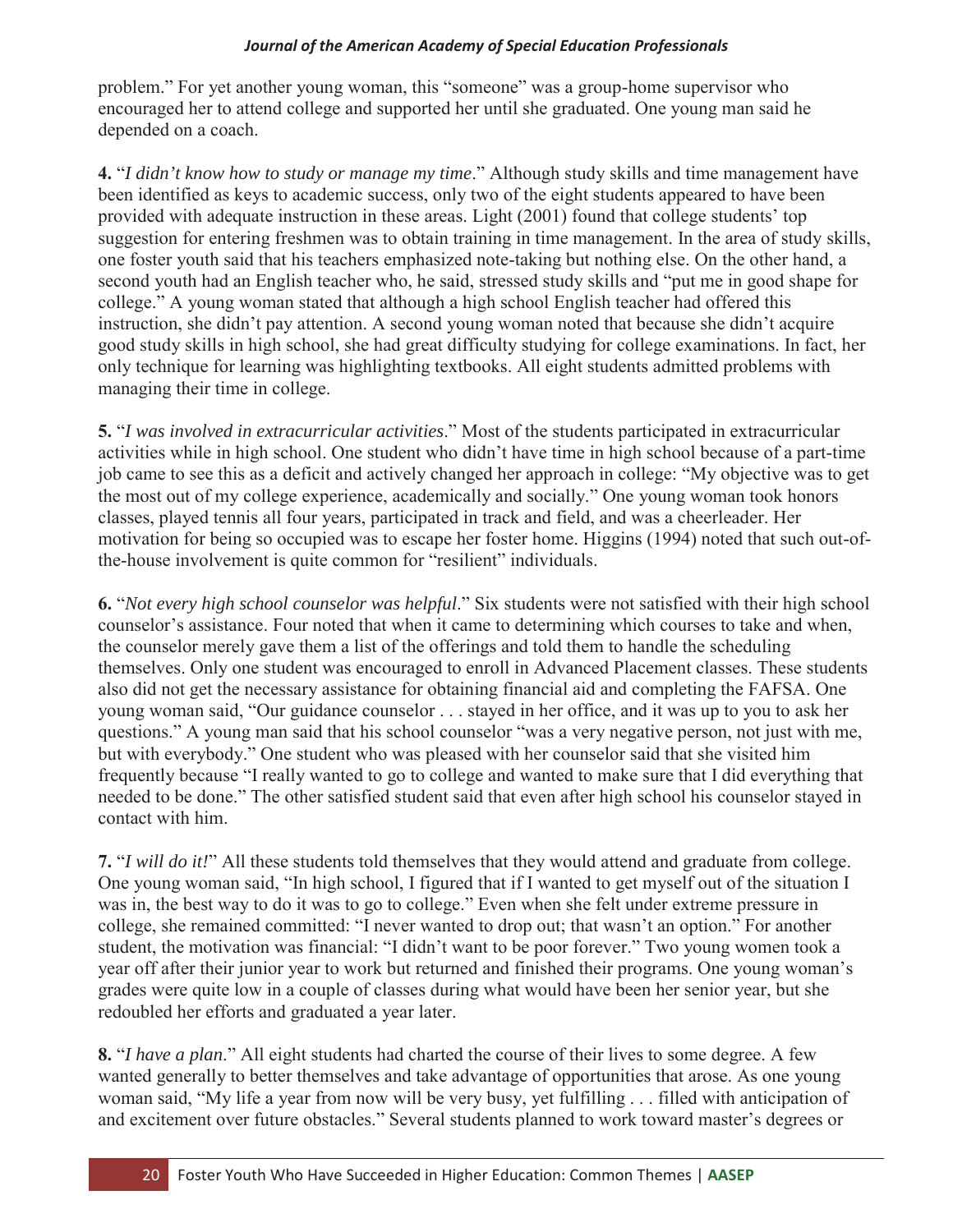attend law school. One of the eight hoped to own her own business; another wanted to pursue a career in music/video production. One young man's desire was to become involved with providing lowincome housing. Still another youth had a detailed schematic, which she referred to as "the concrete plan for my life."

**9.** "*Money is important*." Although these individuals received scholarships, grants, and loans, money was a constant worry. Five of the eight incurred considerable debt in attending college, one as much as \$70,000. One student confided, "One of my biggest worries is that I will not be able to support myself financially. . . . Because I do not receive any financial support from family and I do not live at home, I am completely responsible for myself." All of the students worked various jobs while in college, and, as mentioned previously, two took a year off to earn money for school.

**10.** "*I just hoped I didn't get sick*." Only three of the eight youth had even minimal health insurance coverage while attending college, and most of them had no dental insurance. One young woman said that she had health insurance for the first time since she was 18 when she was a government intern: "I cannot tell you how many times I tried to get mental-health services when I was in college, because I was very depressed." Another student stated, "If anything could be changed [in the system] for children coming out of foster care, I would hope that it would be health-care coverage. We had state welfare from being in foster care, but once we were 18 . . . we were on our own."

**11.** "*I tried to do too much*." At one time or another, each student overextended him- or herself or came very close to it. They struggled with particular classes, held down jobs, volunteered for various organizations, juggled finances, and worried about their foster and biological families. One young woman said, "I kind of thought I was 'superwoman.' I will do this, I will do that, I will take six classes and work." A young man was working on his master's degree in business, planning to earn a doctorate, organizing a private company to work for low-income housing, and serving as a county council member. Another student volunteered at a work shelter for foster youth, a county courthouse, an HIV resource center, and the YMCA, in addition to working part-time and taking a full course load.

**12.** "*Counseling is essential*." These students were either involved in counseling, would have liked to have been, or should have been. As one student succinctly stated, "I was moving out of my first apartment, forced to quit my job, unable to focus on school, and sick like a dying dog. [This] left me barely able to pick up the phone and dial the student counseling services." Another student went to counseling just to sort out "stuff. . . . It's really a chance to get an objective voice on your feelings and just to validate how you feel." The director of the Guardian Scholars support program for foster youth at California State University, Fullerton, stated that most youth leaving foster care can become overwhelmed by having to care for themselves. Add to this common mental-health concerns, such as depression, and it is clear that they may need counseling (personal communication, May 10, 2004).

**13.** "*I used support services in college and wished there were more*." These young people took advantage of a fair number of support services their colleges offered, especially financial aid, residence and academic advising, health services, student counseling, learning centers, computer labs, and sports and recreational opportunities. Services they would have liked to use but were not available included assistance with housing during holiday or vacation breaks, ways to connect with foster youth in college, and interactions with foster youth who had graduated and could act as mentors.

**14.** "*I feel older than I am*." All eight had to grow up quickly, overcoming challenges that most young people never face. At age 22 or 23, several said they felt as though they were 35 or older. All the students knew they didn't have time to go to parties or waste time during college. A young woman said,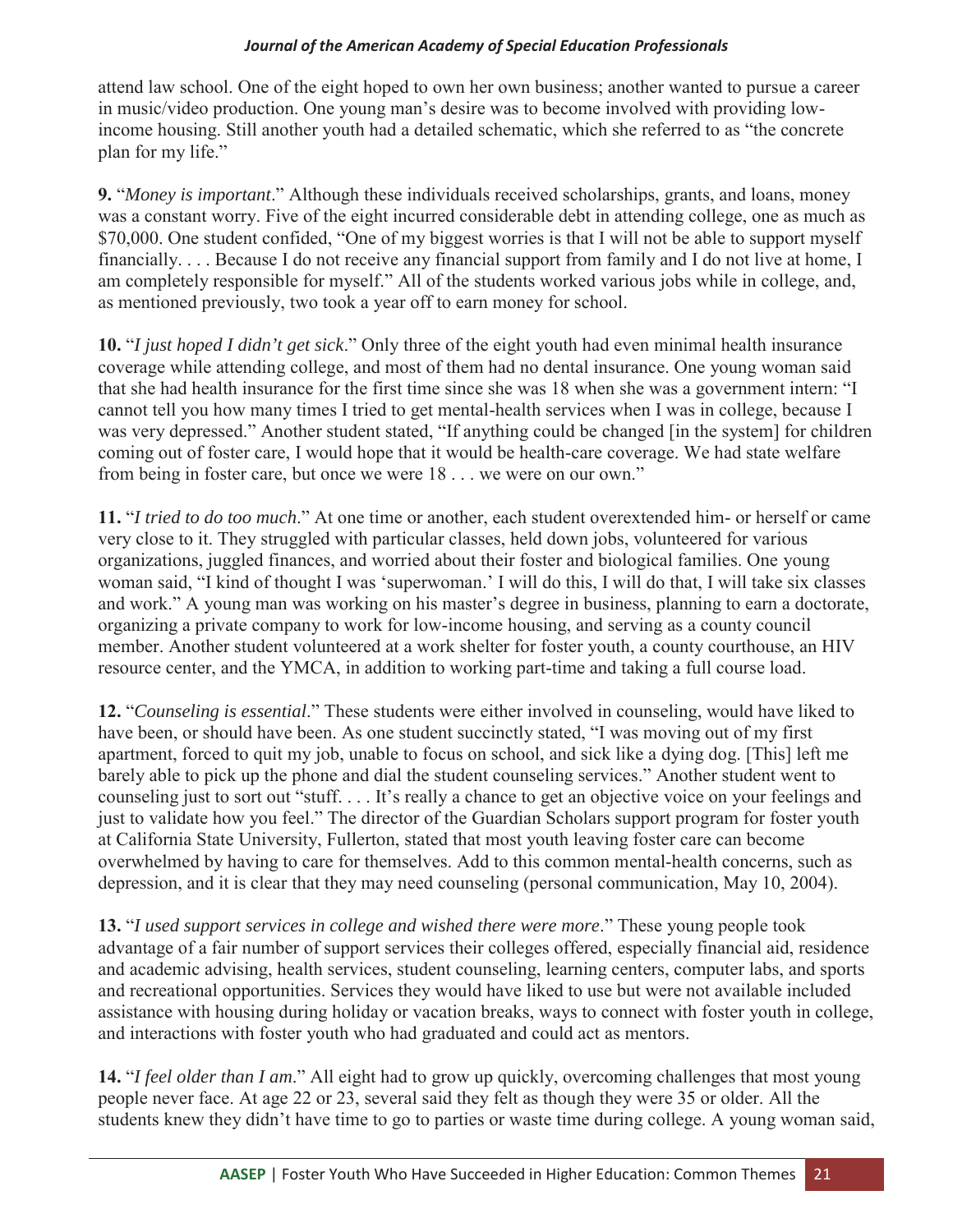"At the beginning of my freshman year, I found a job and worked until I graduated from high school. While most of my peers and friends were out enjoying their youth, I was worrying about what to do with my life."

**15.** "*I am ambivalent about depending on other people*." One young woman confided, "I had a lot of people in my life who supported me, who were like family members, but you just cannot always depend on other people." For example, she was skeptical of her relationship with her boyfriend, fearing he would leave her. A young man who said he is very cautious in choosing friends said, "I've had three or four friends that I had close relationships with, but everybody else I just considered acquaintances. Sometimes, when people don't have the same goals you do, and if you get yourself affiliated with those people, you can get distracted. You might lose sight of your goals."

An inevitable question concerning foster youth who have succeeded academically is "What do those individuals have in common?" The person who asks this question might want to find characteristics that he or she could instill in less successful young people, in the hopes of offering them improved opportunities to be successful. Although reasonable, this expectation may be naïve. The only trait shared by the eight young men and women we profiled was a persistent drive to succeed educationally, manifested in their graduation from college. Several reported that school was always a safe place where they could escape chaotic lives. They did, however, seem to share several similar experiences:

- First, an influential person or two—a foster parent, a cousin, an aunt or uncle, a grandparent, a supervisor, a coach—came into their lives at critical times and encouraged them to do well in school. This stable, caring, and trusted educational advocacy made an important contribution to their college success.
- Second, they reported having lived in supportive homes just prior to attending college. Several had foster parents with college experience who aimed them in that direction.
- Finally, during their adolescence, these eight foster youth began telling their stories, either informally to teachers, social workers, or other adults, or formally, as members of youth panels that addressed groups of foster children. Relating these experiences helped them begin to understand themselves. Each came to the realization that he or she could accept the past, and each found illumination concerning the future.

These young people defied the odds, achieving academic success, earning a college degree, and becoming better prepared for life after foster care.

# **References**

Administration for Children and Families, U.S. Department of Health & Human Services. (2007). Services for families. Retrieved March 26, 2008, from http://www.acf.hhs.gov/acf\_services.html#aafc

Higgins, G. O. (1994). Resilient adults: Overcoming a cruel past. San Francisco: Jossey-Bass Publishers.

Light, R. J. (2001). Making the most of college: Students speak their minds. Cambridge, MA: Harvard University Press.

Martin, J. (2003). Foster youth desire college, study shows, but face roadblocks to learning. St. Louis, MO: Washington University in St. Louis. Retrieved March 26, 2008, from http://newsinfo.wustl.edu/tips/page/normal/452.html